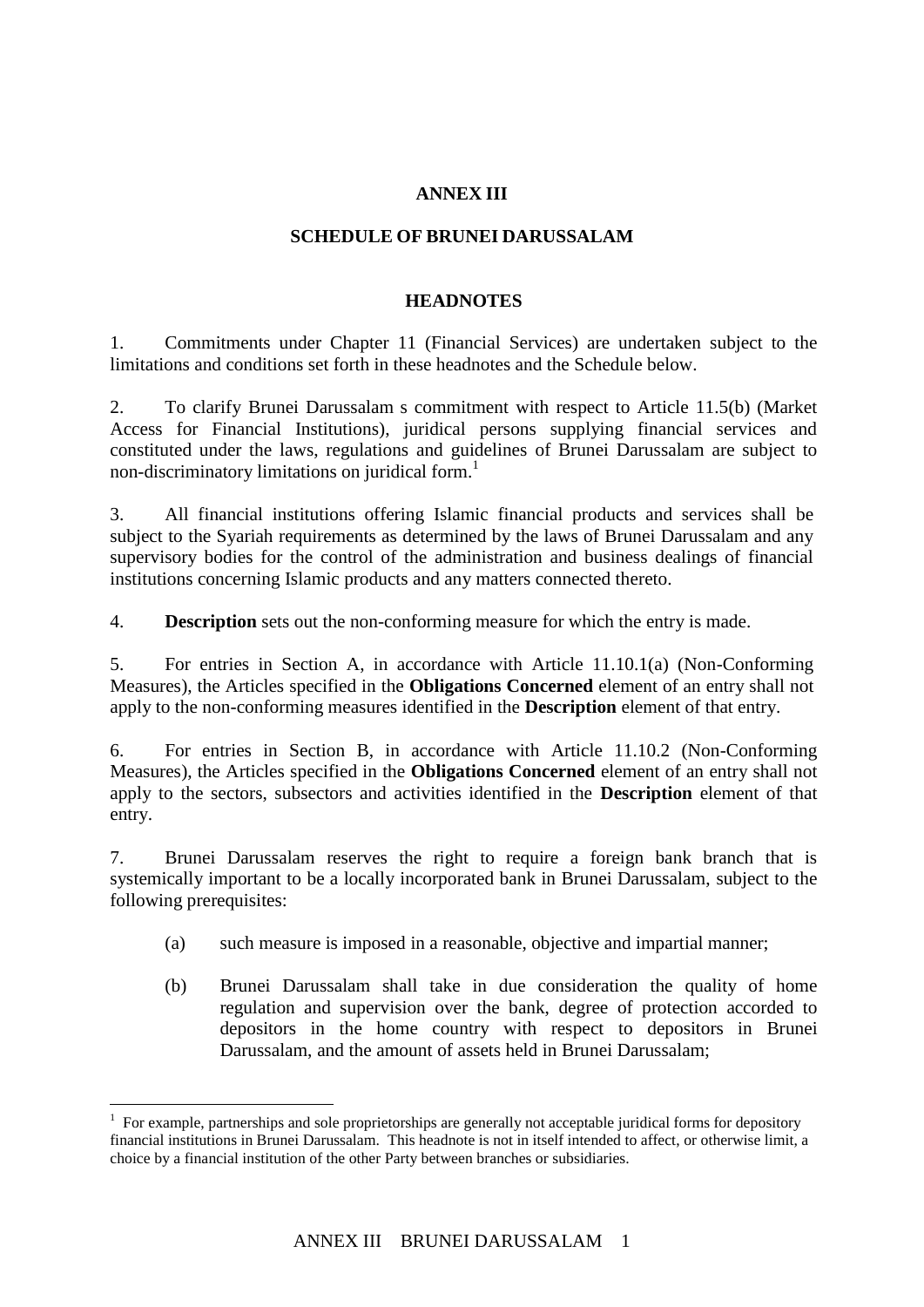- (c) prior to the imposition of the requirement, the bank and the Party where the bank originates from shall be notified at least six months in advance of Brunei Darussalam ntention to locally incorporate the bank;
- (d) Brunei Darussalam shall engage the Party concerned in consultations regarding the requirement and provide due

#### ANNEX III BRUNEI DARUSSALAM 2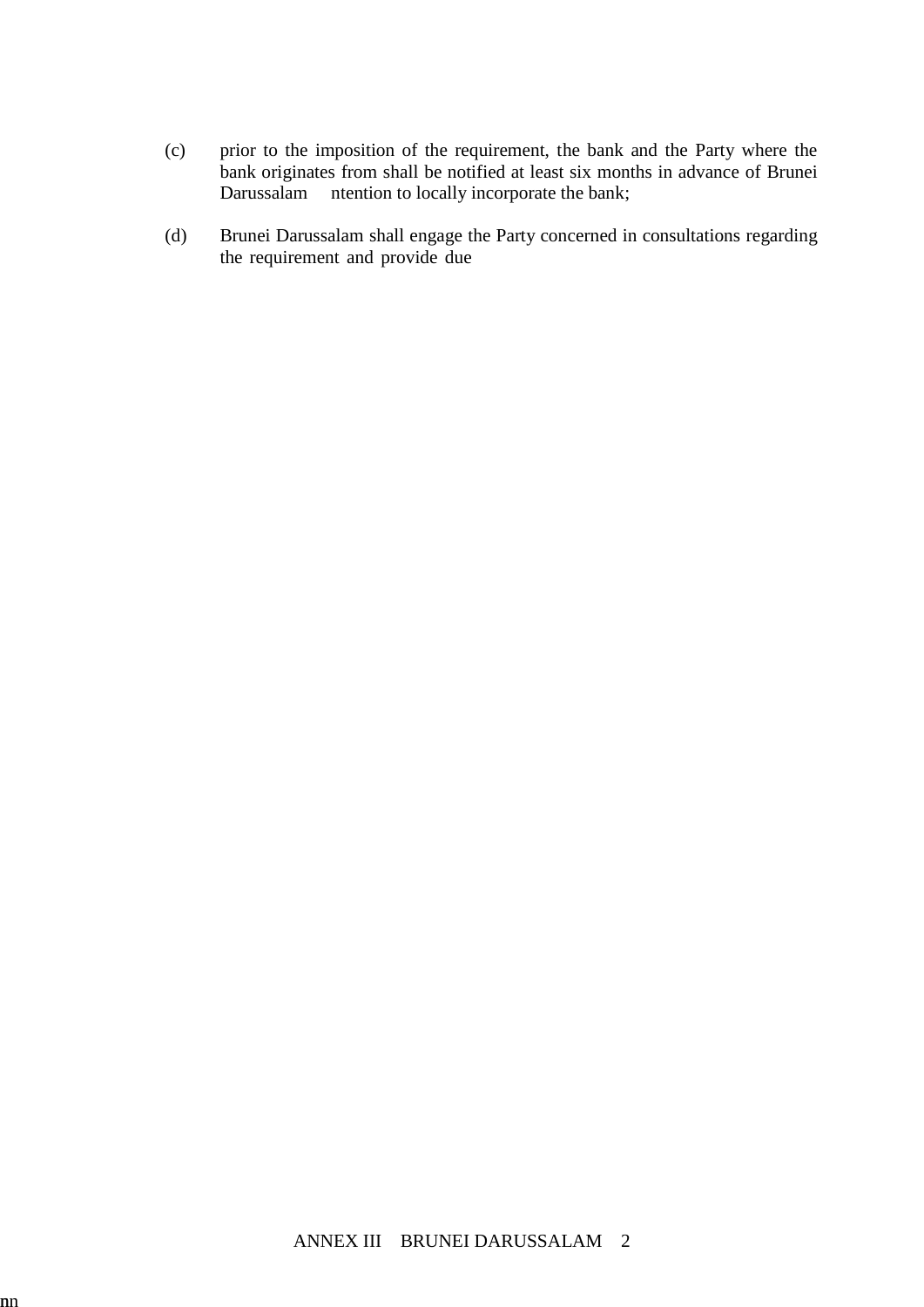#### **ANNEX III**

# **Section A**

| Sector:                       | <b>Financial Services</b>                                                                |  |  |  |  |
|-------------------------------|------------------------------------------------------------------------------------------|--|--|--|--|
| <b>Sub-Sector:</b>            | Finance companies                                                                        |  |  |  |  |
| <b>Obligations Concerned:</b> | Market Access for Financial Institutions (Article 11.5)                                  |  |  |  |  |
| <b>Level of Government:</b>   | Central                                                                                  |  |  |  |  |
| <b>Measures:</b>              | <i>Finance Companies Act (Chapter 89)</i>                                                |  |  |  |  |
| Description:                  | A finance company must be established as a company<br>incorporated in Brunei Darussalam. |  |  |  |  |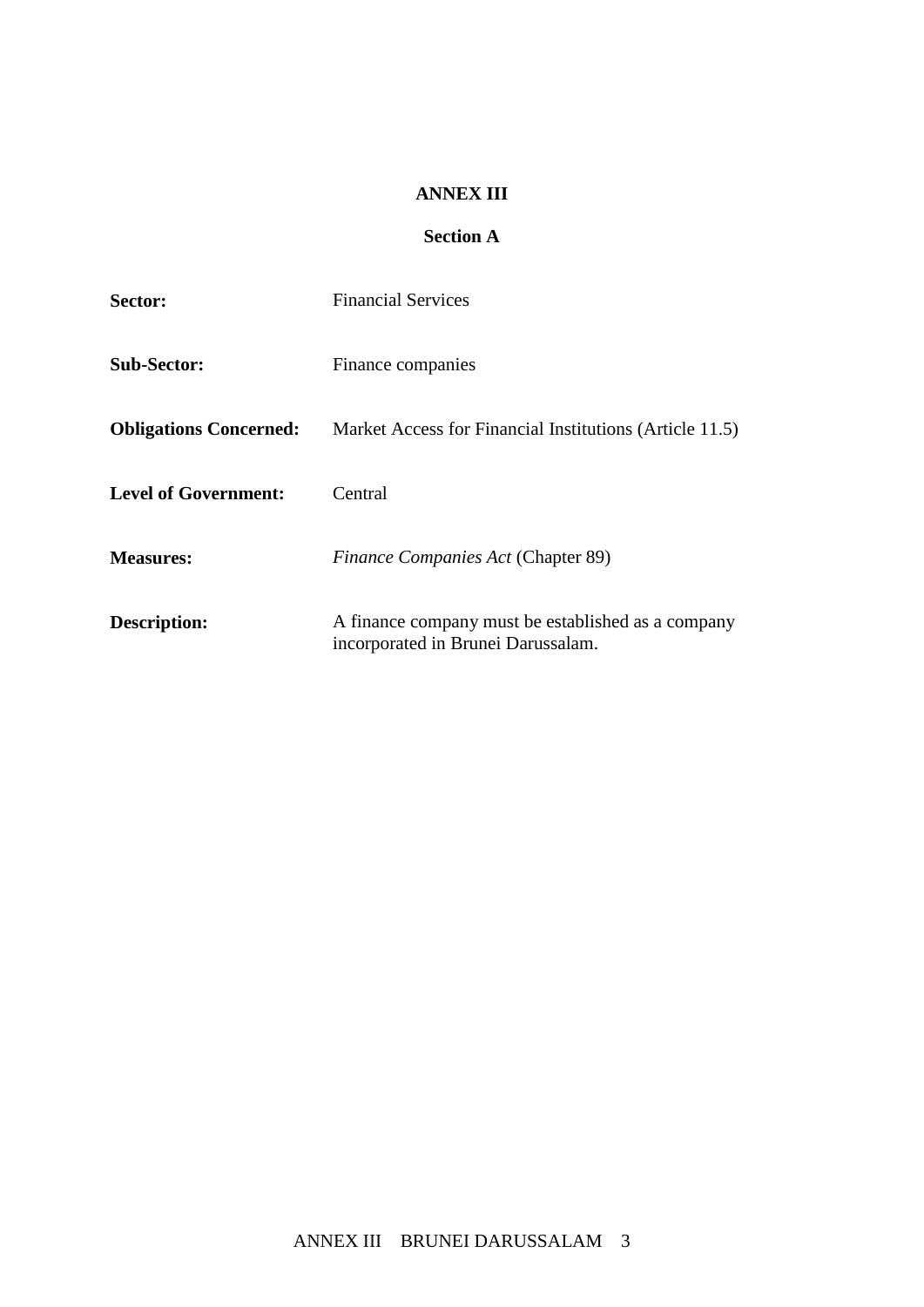| Sector:                       | <b>Financial Services</b>                                                                          |  |  |  |  |
|-------------------------------|----------------------------------------------------------------------------------------------------|--|--|--|--|
| <b>Sub-Sector:</b>            | Money-changing and remittance businesses                                                           |  |  |  |  |
| <b>Obligations Concerned:</b> | National Treatment (Article 11.3)<br>Market Access for Financial Institutions (Article 11.5)       |  |  |  |  |
| <b>Level of Government:</b>   | Central                                                                                            |  |  |  |  |
| <b>Measures:</b>              | Money-Changing and Remittance Businesses Act (Chapter<br>174)                                      |  |  |  |  |
| <b>Description:</b>           | Only Bruneian citizens are allowed to carry on money-<br>changing and money remittance businesses. |  |  |  |  |
|                               | There is a limit to the number of licences awarded for these<br>businesses.                        |  |  |  |  |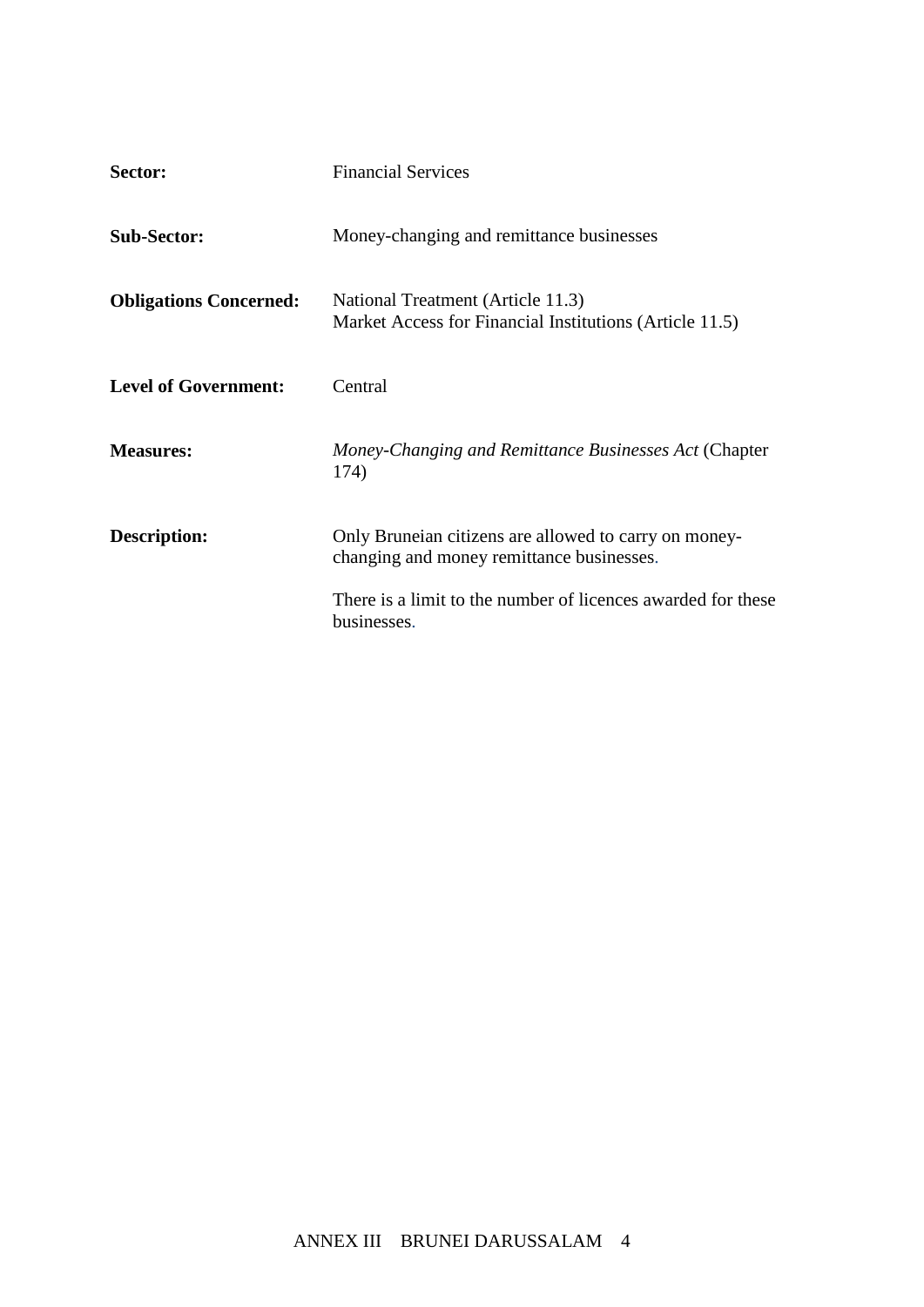**Sector:** Financial Services

**Sub-Sector:** Insurance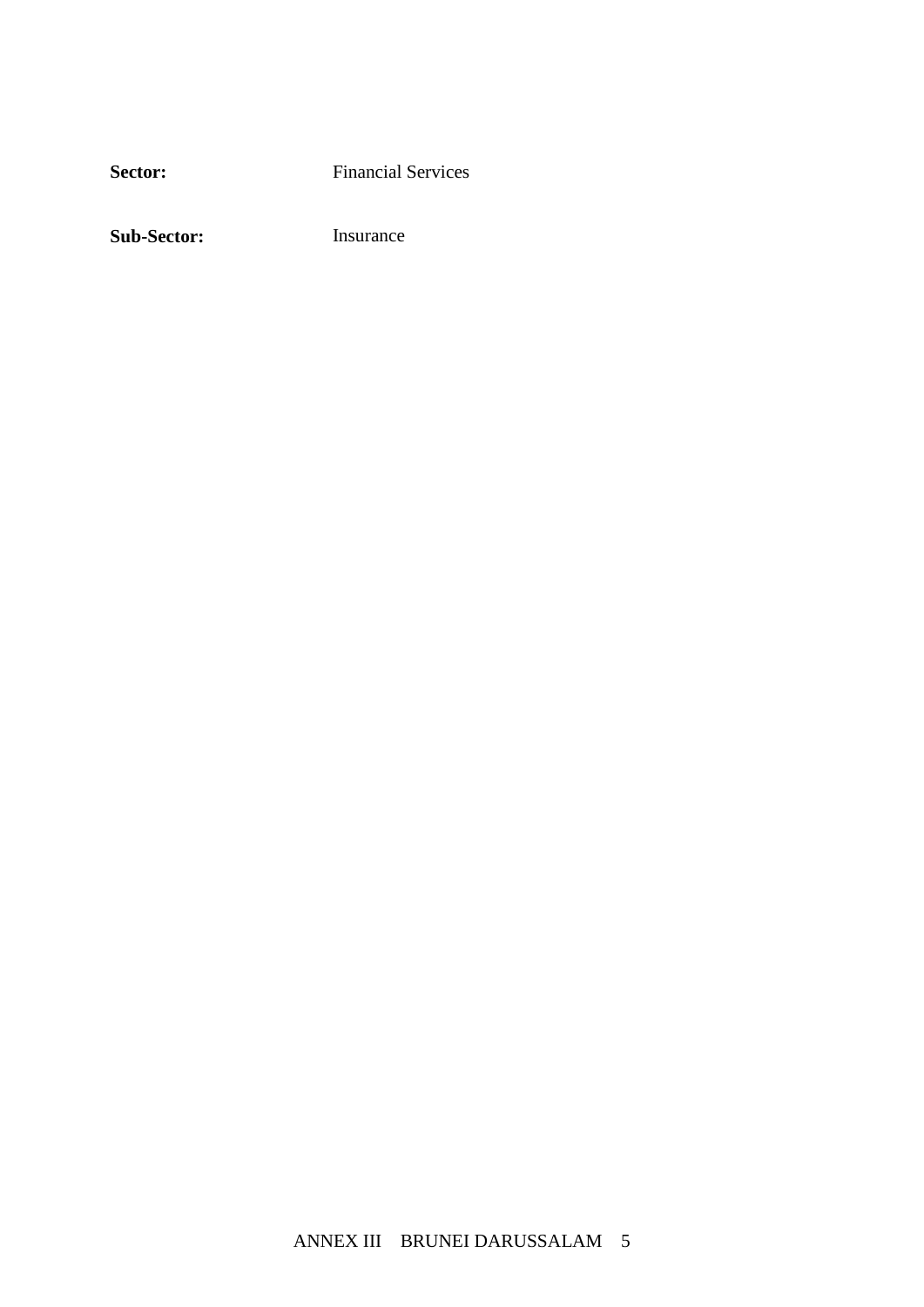| Sector:                       | <b>Financial Services</b>                                                                                                                                                                                    |  |  |  |  |
|-------------------------------|--------------------------------------------------------------------------------------------------------------------------------------------------------------------------------------------------------------|--|--|--|--|
| <b>Sub-Sector:</b>            | Insurance intermediaries                                                                                                                                                                                     |  |  |  |  |
| <b>Obligations Concerned:</b> | National Treatment (Article 11.3)<br>Market Access for Financial Institutions (Article 11.5)                                                                                                                 |  |  |  |  |
| <b>Level of Government:</b>   | Central                                                                                                                                                                                                      |  |  |  |  |
| <b>Measures:</b>              | Insurance Order, 2006<br>Takaful Order, 2008<br>Companies Act (Chapter 39)<br><b>Business Names Act (Chapter 92)</b>                                                                                         |  |  |  |  |
| <b>Description:</b>           | 1.<br>Insurance agents<br>Only Brunei nationals are allowed to be registered as an<br>insurance agent in Brunei Darussalam.<br>2.<br>Insurance brokers<br>Insurance brokers must be established as a company |  |  |  |  |
|                               | incorporated in Brunei Darussalam.                                                                                                                                                                           |  |  |  |  |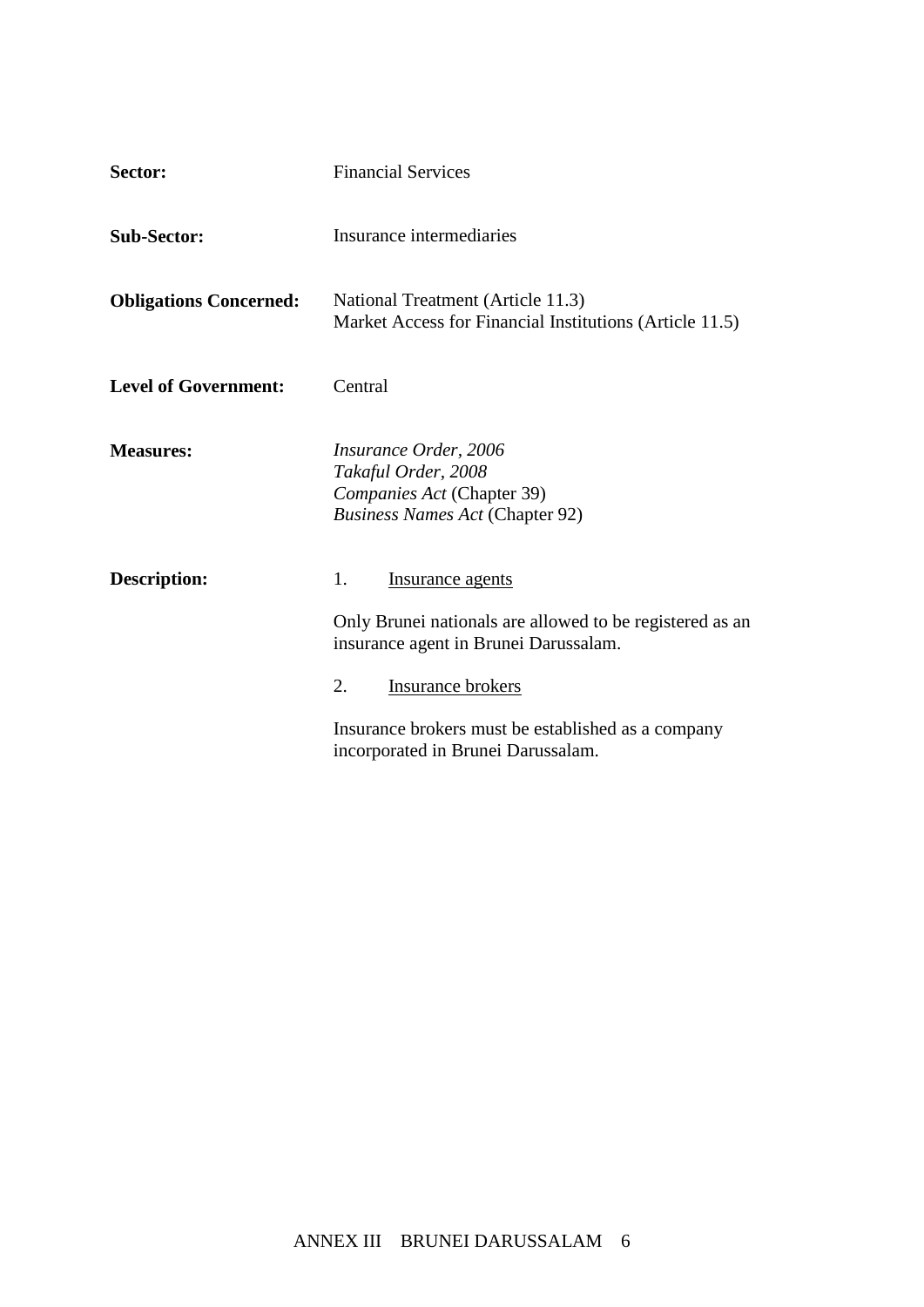| Sector:                       | <b>Financial Services</b>                            |                                                                                                                                                                                                                              |  |  |  |  |  |  |
|-------------------------------|------------------------------------------------------|------------------------------------------------------------------------------------------------------------------------------------------------------------------------------------------------------------------------------|--|--|--|--|--|--|
| <b>Sub-Sector:</b>            | <b>Banking</b>                                       |                                                                                                                                                                                                                              |  |  |  |  |  |  |
| <b>Obligations Concerned:</b> |                                                      | Cross-Border Trade (Article 11.6)                                                                                                                                                                                            |  |  |  |  |  |  |
| <b>Level of Government:</b>   | Central                                              |                                                                                                                                                                                                                              |  |  |  |  |  |  |
| <b>Measures:</b>              | Banking Order, 2006<br><b>Outsourcing Guidelines</b> | <b>Islamic Banking Order, 2008</b>                                                                                                                                                                                           |  |  |  |  |  |  |
| <b>Description:</b>           | (a)                                                  | Any outsourcing activities by licensed banks in Brunei<br>Darussalam are subject to approval by Autoriti Monetari<br>Brunei Darussalam with the following conditions:<br>the outsourced activities are not related to credit |  |  |  |  |  |  |
|                               |                                                      | assessment, processing, administration or any<br>related core banking activities; and                                                                                                                                        |  |  |  |  |  |  |
|                               | (b)                                                  | the outsourcing activities will not affect                                                                                                                                                                                   |  |  |  |  |  |  |
|                               |                                                      | involve any retrenchment of local employees.                                                                                                                                                                                 |  |  |  |  |  |  |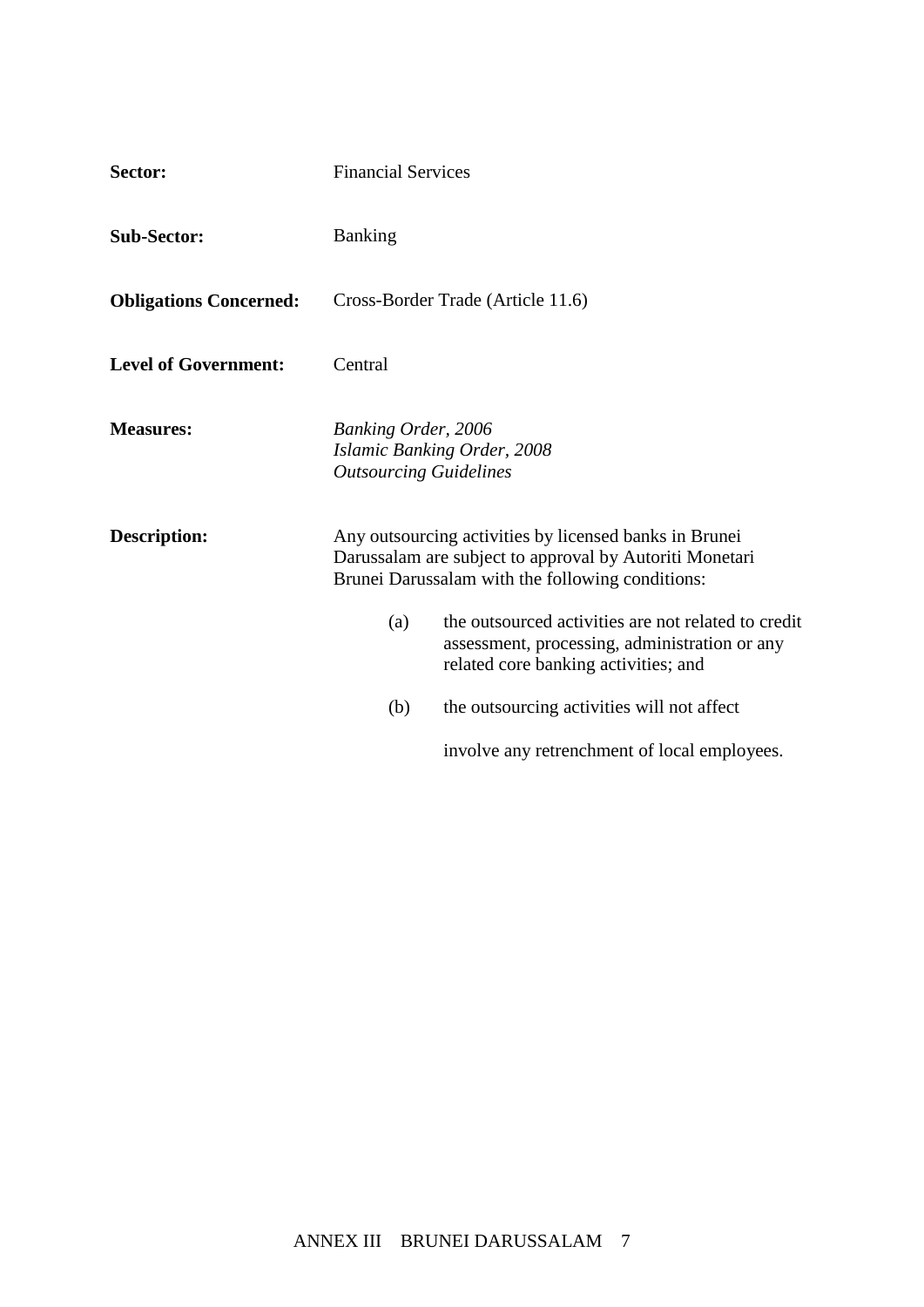| Sector:                                 | <b>Financial Services</b>                                                                                                                                |                                                                                                                                                                                                                                                                                                             |  |  |  |  |  |
|-----------------------------------------|----------------------------------------------------------------------------------------------------------------------------------------------------------|-------------------------------------------------------------------------------------------------------------------------------------------------------------------------------------------------------------------------------------------------------------------------------------------------------------|--|--|--|--|--|
| <b>Sub-Sector:</b>                      | <b>Banking</b>                                                                                                                                           |                                                                                                                                                                                                                                                                                                             |  |  |  |  |  |
| <b>Obligations</b><br><b>Concerned:</b> | National Treatment (Article 11.3)<br>Market Access for Financial Institutions (Article 11.5)<br>Senior Management and Boards of Directors (Article 11.9) |                                                                                                                                                                                                                                                                                                             |  |  |  |  |  |
| <b>Level of Government:</b>             | Central                                                                                                                                                  |                                                                                                                                                                                                                                                                                                             |  |  |  |  |  |
| <b>Measures:</b>                        | Banking Order, 2006<br><b>Islamic Banking Order, 2008</b>                                                                                                |                                                                                                                                                                                                                                                                                                             |  |  |  |  |  |
| <b>Description:</b>                     |                                                                                                                                                          | Autoriti Monetari Brunei Darussalam has absolute discretion<br>not to grant a licence to a bank if it is satisfied that:                                                                                                                                                                                    |  |  |  |  |  |
|                                         | (a)                                                                                                                                                      | the bank is closely linked to any person who is<br>subject to any laws of any jurisdiction outside<br>Brunei Darussalam or administrative provisions<br>that would prevent the effective exercise by the<br>Autoriti Monetari Brunei Darussalam of its<br>supervisory functions in relation to the bank; or |  |  |  |  |  |
|                                         | (b)                                                                                                                                                      | 50 per cent or more of its capital issued and<br>paid-up is owned by or on behalf of a foreign<br>government, or that all or a majority of the<br>persons having the direction, control or<br>management of the bank are appointed by or on<br>behalf of any such government or agency.                     |  |  |  |  |  |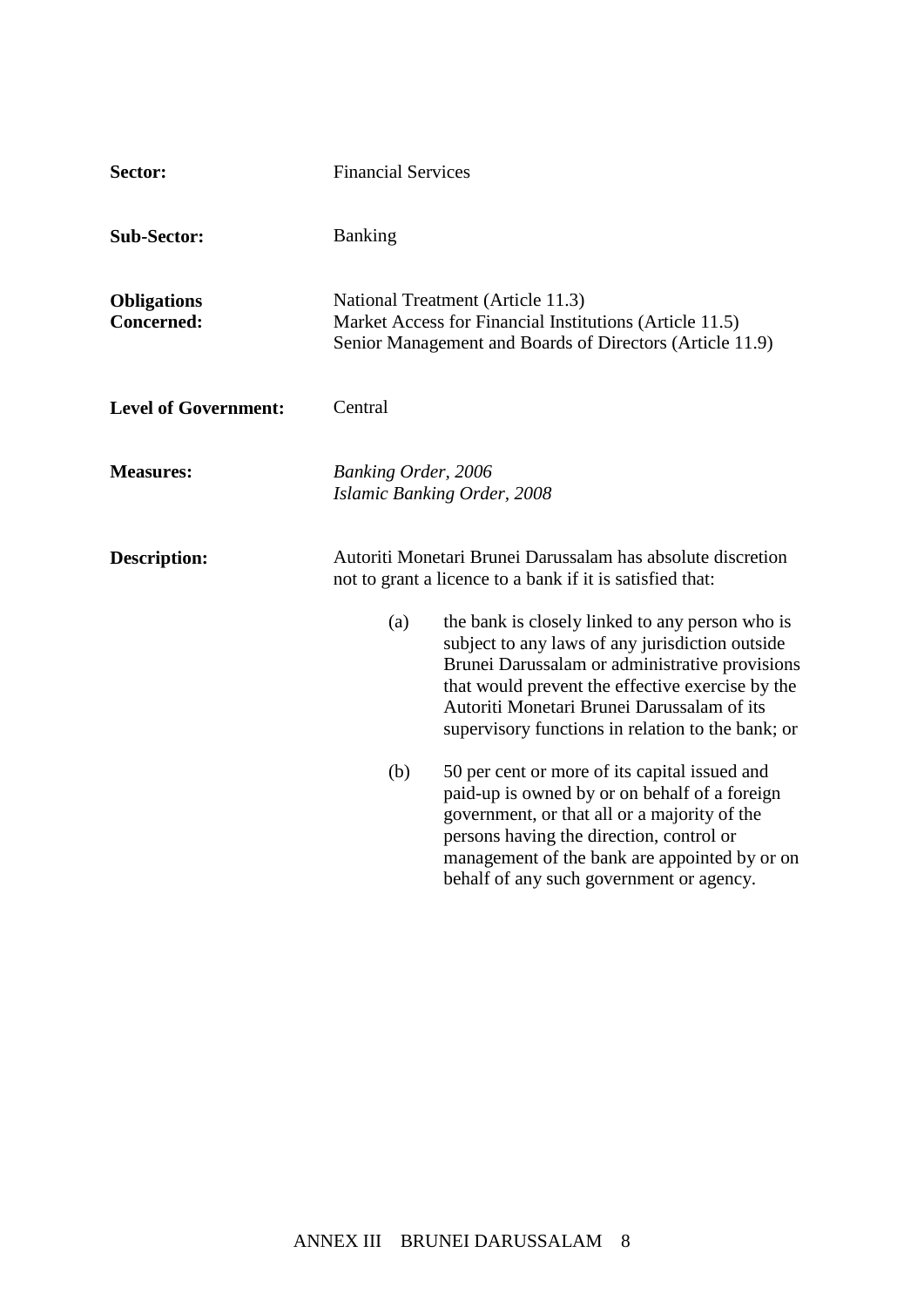| Sector:                       | <b>Financial Services</b>                                                                                                                 |
|-------------------------------|-------------------------------------------------------------------------------------------------------------------------------------------|
| <b>Sub-Sector:</b>            | All                                                                                                                                       |
| <b>Obligations Concerned:</b> | Senior Management and Boards of Directors (Article 11.9)                                                                                  |
| <b>Level of Government:</b>   | Central                                                                                                                                   |
| <b>Measures:</b>              | Syariah Financial Supervisory Order, 2006<br>Islamic Banking Order, 2008                                                                  |
| <b>Description:</b>           | Financial institutions providing Islamic finance services are<br>required to include Brunei nationals on their Syariah Advisory<br>Board. |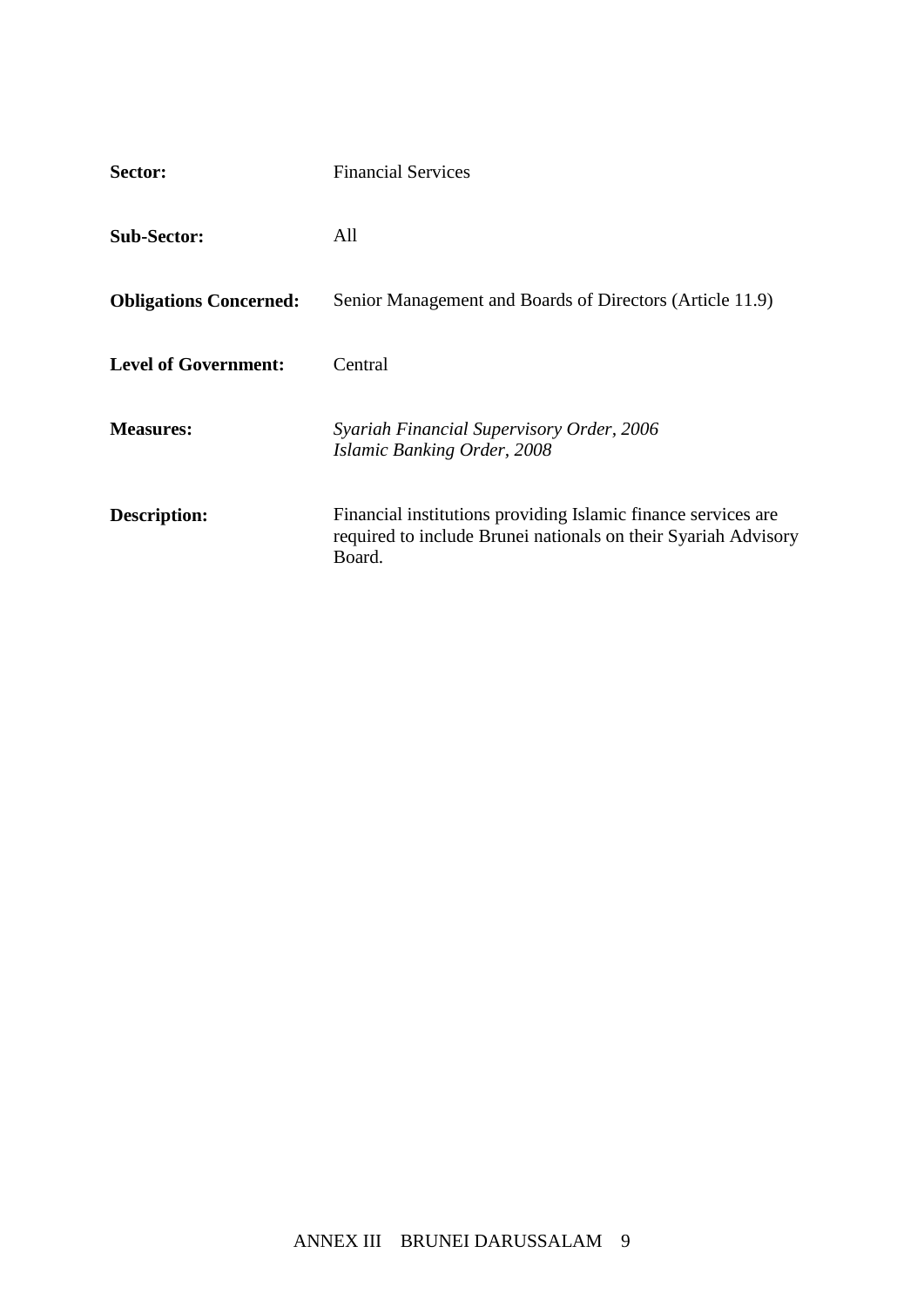#### **ANNEX III**

# **Section B**

|                                      | <b>ANNEX III</b>                                                                                                                                                                                                                    |  |  |  |  |  |
|--------------------------------------|-------------------------------------------------------------------------------------------------------------------------------------------------------------------------------------------------------------------------------------|--|--|--|--|--|
|                                      | <b>Section B</b>                                                                                                                                                                                                                    |  |  |  |  |  |
| <b>Sector:</b><br><b>Sub-Sector:</b> | <b>Financial Services</b><br>Capital market                                                                                                                                                                                         |  |  |  |  |  |
|                                      | Clearing and settlement services                                                                                                                                                                                                    |  |  |  |  |  |
|                                      | <b>Obligations Concerned:</b> National Treatment (Article 11.3)<br>Most-Favoured-Nation Treatment (Article 11.4)<br>Market Access for Financial Services (Article 11.5)<br>Senior Management and Boards of Directors (Article 11.9) |  |  |  |  |  |
| Level of Government: Central         |                                                                                                                                                                                                                                     |  |  |  |  |  |
| <b>Description:</b>                  | Brunei Darussalam reserves the right to limit the establishment<br>or operation of the following:                                                                                                                                   |  |  |  |  |  |
|                                      | (a) clearing and settlement services;                                                                                                                                                                                               |  |  |  |  |  |
|                                      | (b) central securities depository;<br>(c) trade repository;                                                                                                                                                                         |  |  |  |  |  |
|                                      | (d) trading facilities;                                                                                                                                                                                                             |  |  |  |  |  |
|                                      | (e) credit rating agencies                                                                                                                                                                                                          |  |  |  |  |  |
|                                      |                                                                                                                                                                                                                                     |  |  |  |  |  |
|                                      |                                                                                                                                                                                                                                     |  |  |  |  |  |
|                                      |                                                                                                                                                                                                                                     |  |  |  |  |  |
|                                      |                                                                                                                                                                                                                                     |  |  |  |  |  |
|                                      | ANNEX III BRUNEI DARUSSALAM 10                                                                                                                                                                                                      |  |  |  |  |  |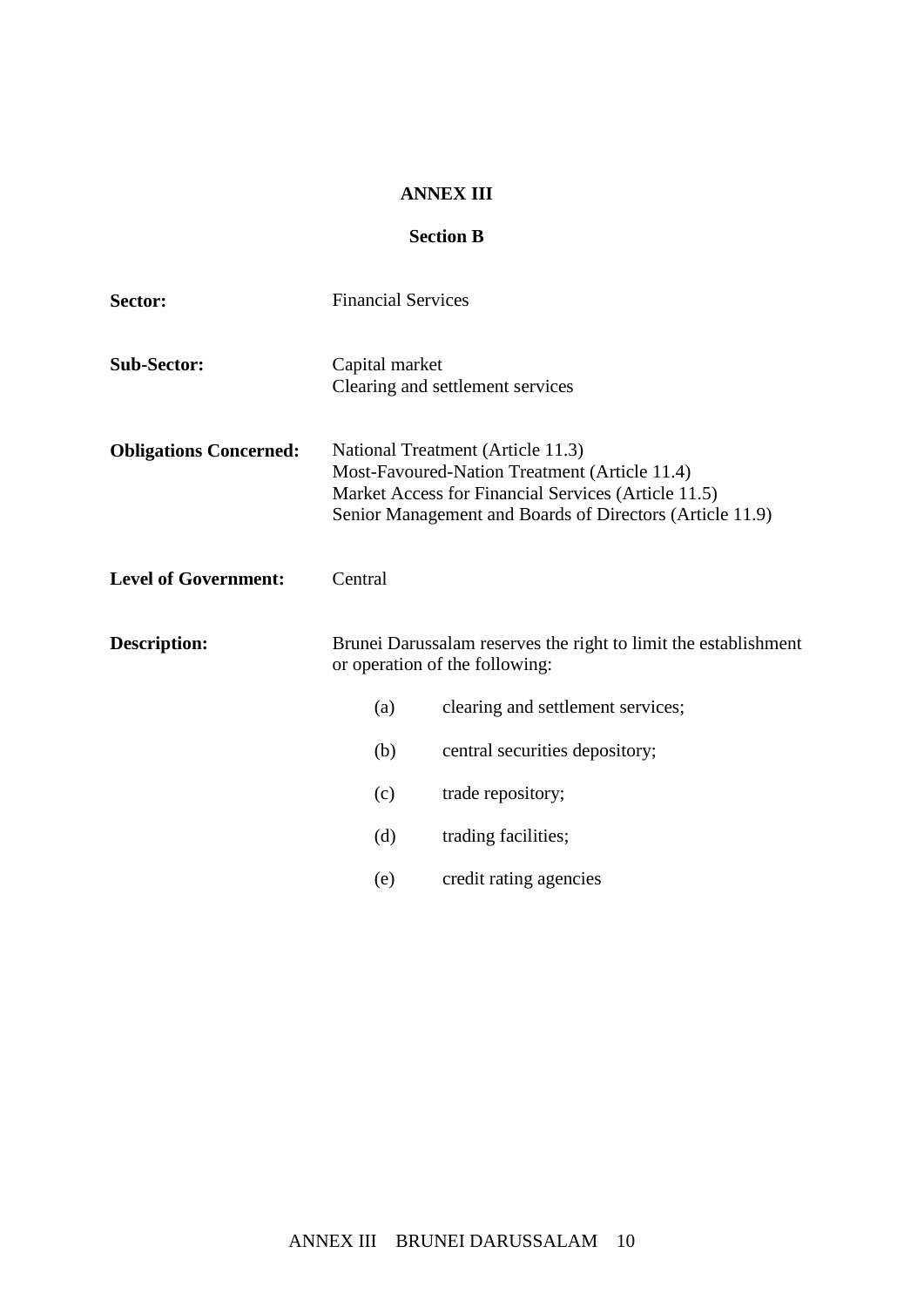*Payment and Settlement Systems (Oversight) Order, 2015*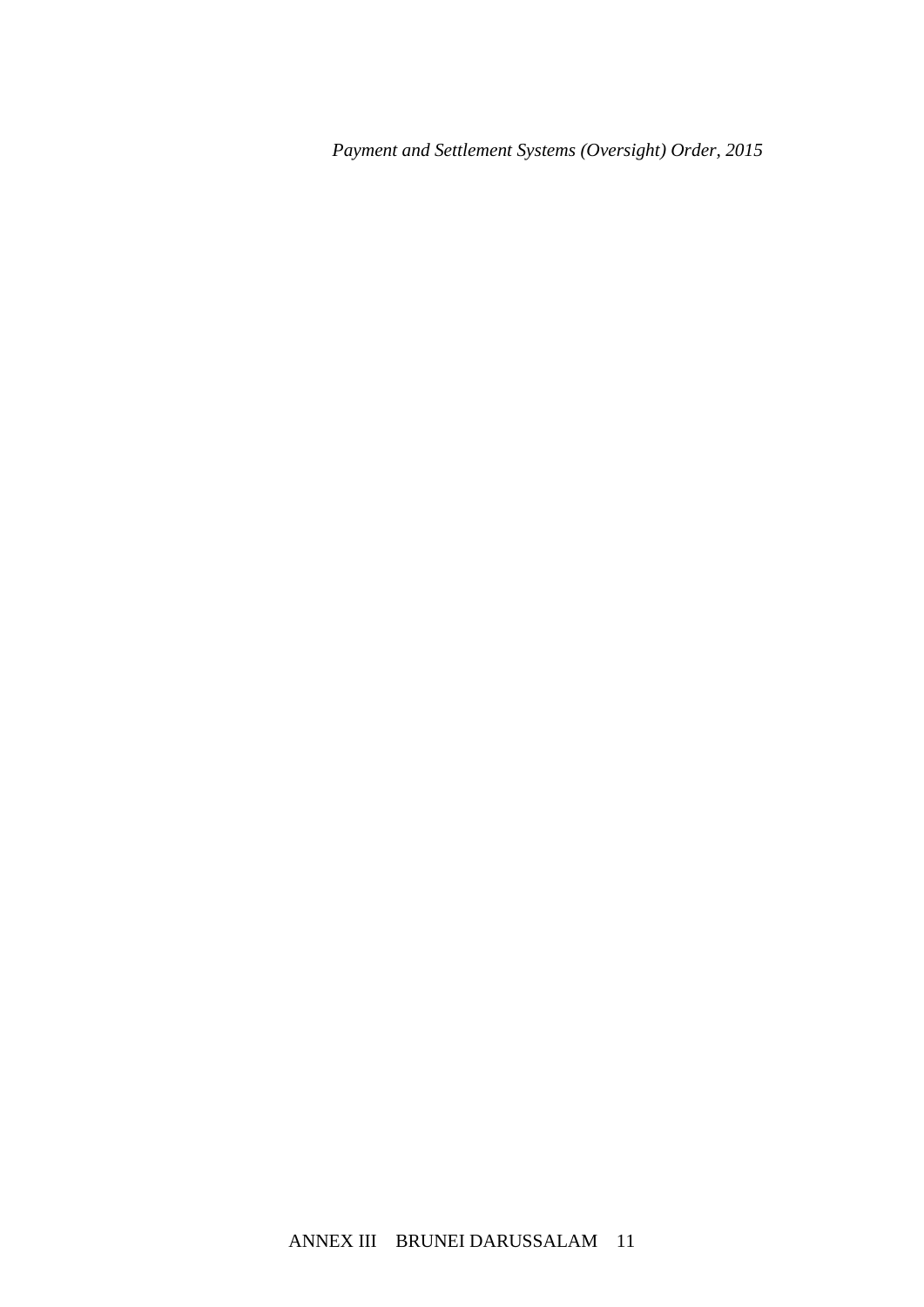**Sector:** Financial Services

**Sub-Sector:**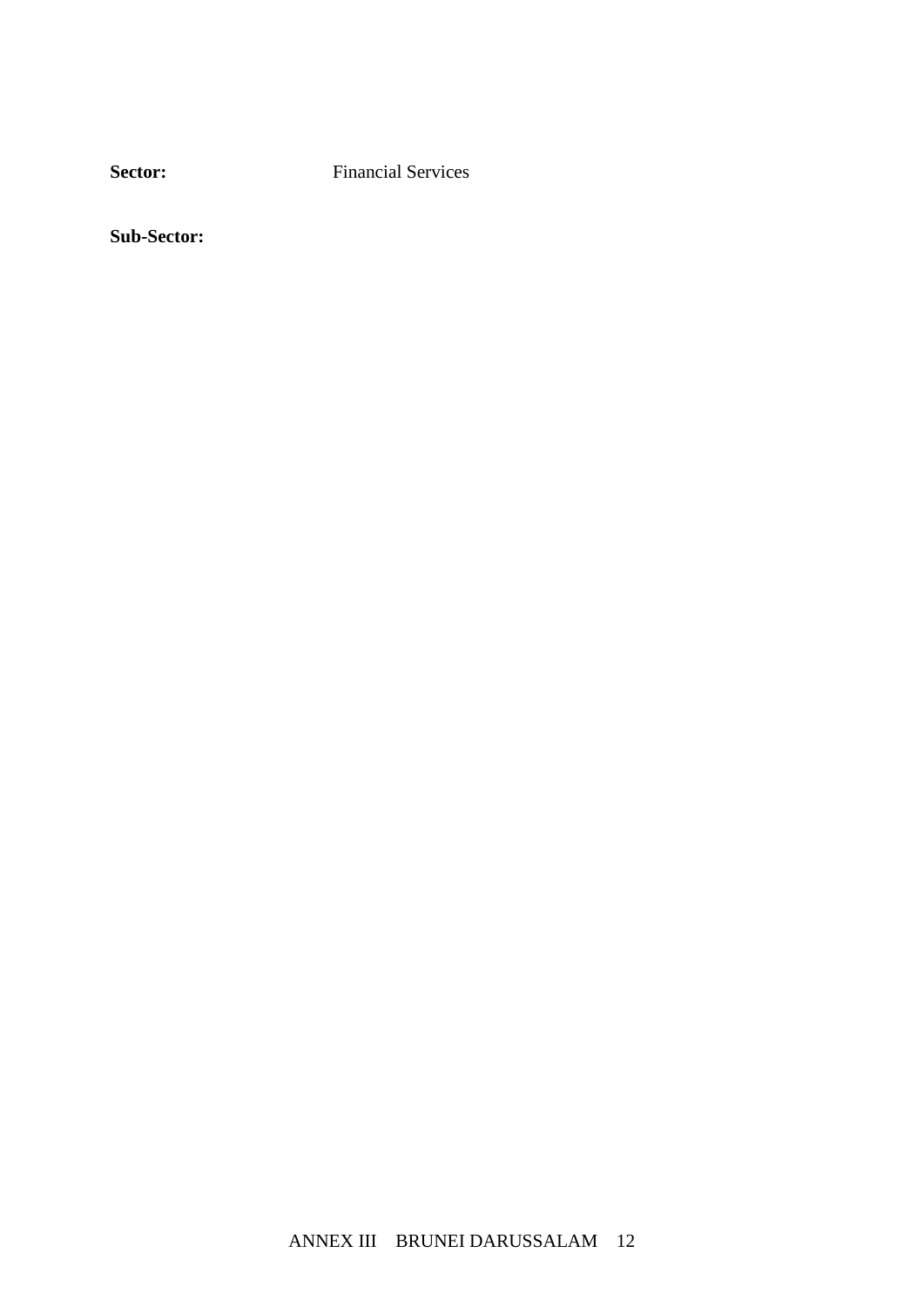| Sector:                       | <b>Financial Services</b>                               |
|-------------------------------|---------------------------------------------------------|
| <b>Sub-Sector:</b>            | <b>Banking</b>                                          |
| <b>Obligations Concerned:</b> | Market Access for Financial Institutions (Article 11.5) |
| <b>Level of Government:</b>   | Central                                                 |